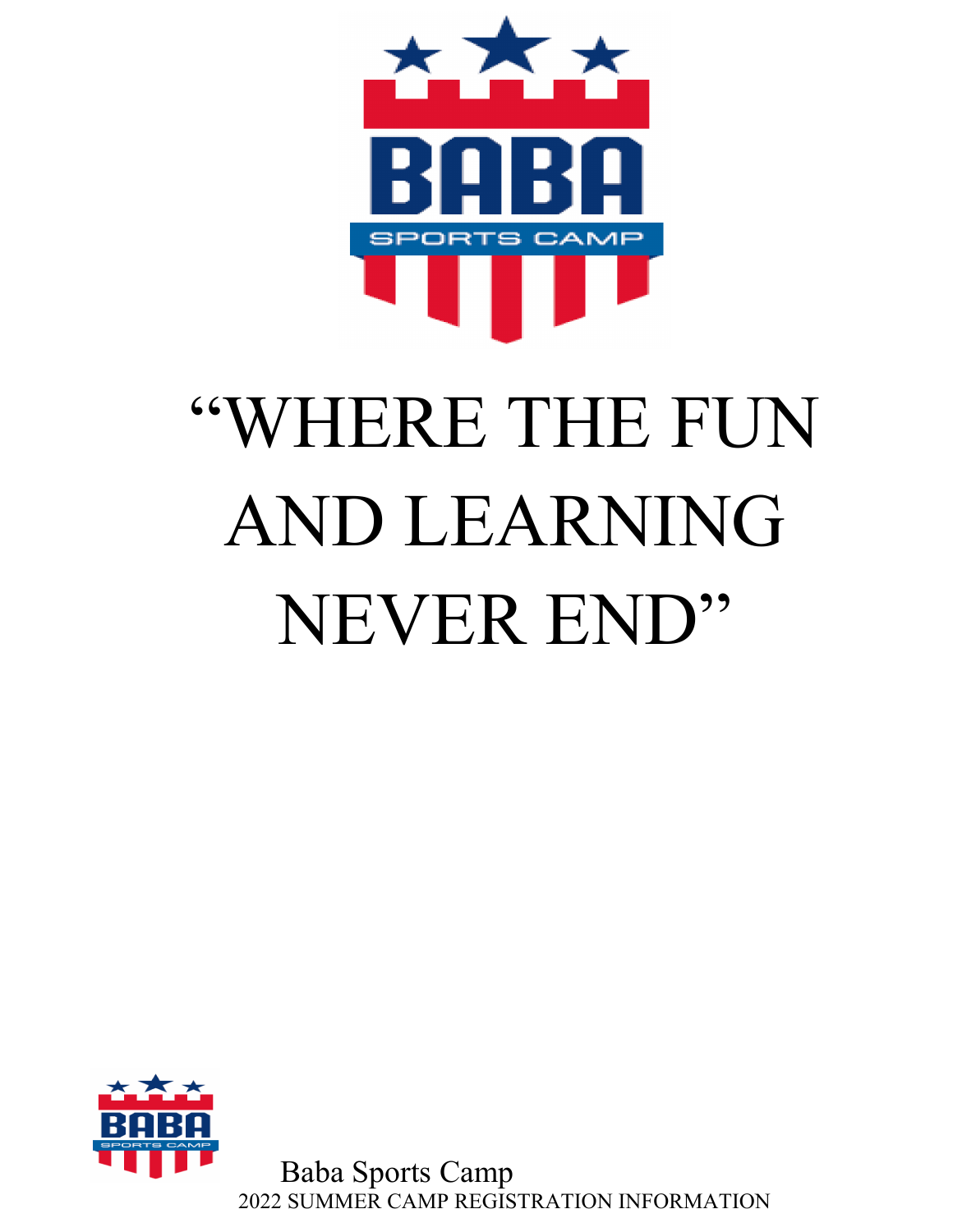## **DATES:** Monday through Friday from June 20th - July 15th

**ENROLLMENT:** Full Day, Half day, Weekly and Full Camp options available **\*See Application Page for Full Day, Weekly, Half Day, options, prices and dates**

TIMES: Drop off – **8:45 am** / Pick up – **3 pm**; Monday through Friday Baba Sports Camp will take place rain or shine **\*Every effort needs to be made to be on time for drop off and pick up\***

REGISTRATION: **NOW!! Early registration is encouraged! Register at either open house (March 26th or April 23rd) and receive same day discounts!!!**

Can be done through direct mail at: 4206 Horseshoe Way Chalfont, PA 18914

- **PHONE:** (610) 349-6847 Day or Evening  $E\text{-}MAIL$ : b.berke@babasportscamp.com
- AGES: 5 to 13 years of age CIT Program- age 14

ADDRESS: Plains Park: 50 West Orvilla Road, Hatfield, PA 19440

**STAFF:** Highly experienced staff to include: local Professional/Certified Educators, Coaches (High School, and Youth), Senior and Junior Counselors.

*All employees have appropriate clearances with the state of PA*

## FACILITIES:

| Soccer/Football Field              | Baseball/Softball Fields | Street Hockey Court     |
|------------------------------------|--------------------------|-------------------------|
| <b>Regulation Basketball Court</b> | Picnic Pavilion          | <b>Plyometric Field</b> |
| Volleyball Court                   | Playground               | Fitness Trail           |

### ACTIVITIES: Daily program is **structured and scheduled, but not highly competitive**. Activities are geared appropriately to age levels. Children are grouped accordingly to age.

| Basketball      | Volleyball  | Baseball/<br>Softball | Soccer   | Swimming | Adventure<br>Based<br>Education |
|-----------------|-------------|-----------------------|----------|----------|---------------------------------|
| Fitness Trail   | Cooperative | <b>Street</b>         | Lacrosse | Arts and | Flag                            |
| <b>Stations</b> | Games       | Hockey                |          | Crafts   | Football                        |

**EQUIPMENT NEEDED:** Personal equipment is recommended but not necessary. Baba Sports Camp will supply all equipment for campers when needed.

| Soccer          | Basketball      | Baseball/Softball | Swimming | Lacrosse        |
|-----------------|-----------------|-------------------|----------|-----------------|
| Sneakers/Cleats | <b>Sneakers</b> | Sneakers/Cleats   | Suit and | Sneakers/Cleats |
| Age             | Size $28.5$     | Glove             | towel    | Girls-Goggles   |
| Appropriate     | basketball      |                   |          | (Required)      |
| <b>Ball</b>     | Boys age 10-    |                   |          | Boys-Helmets    |
|                 | 13 regulation   |                   |          | (Required)      |
|                 | ball            |                   |          |                 |

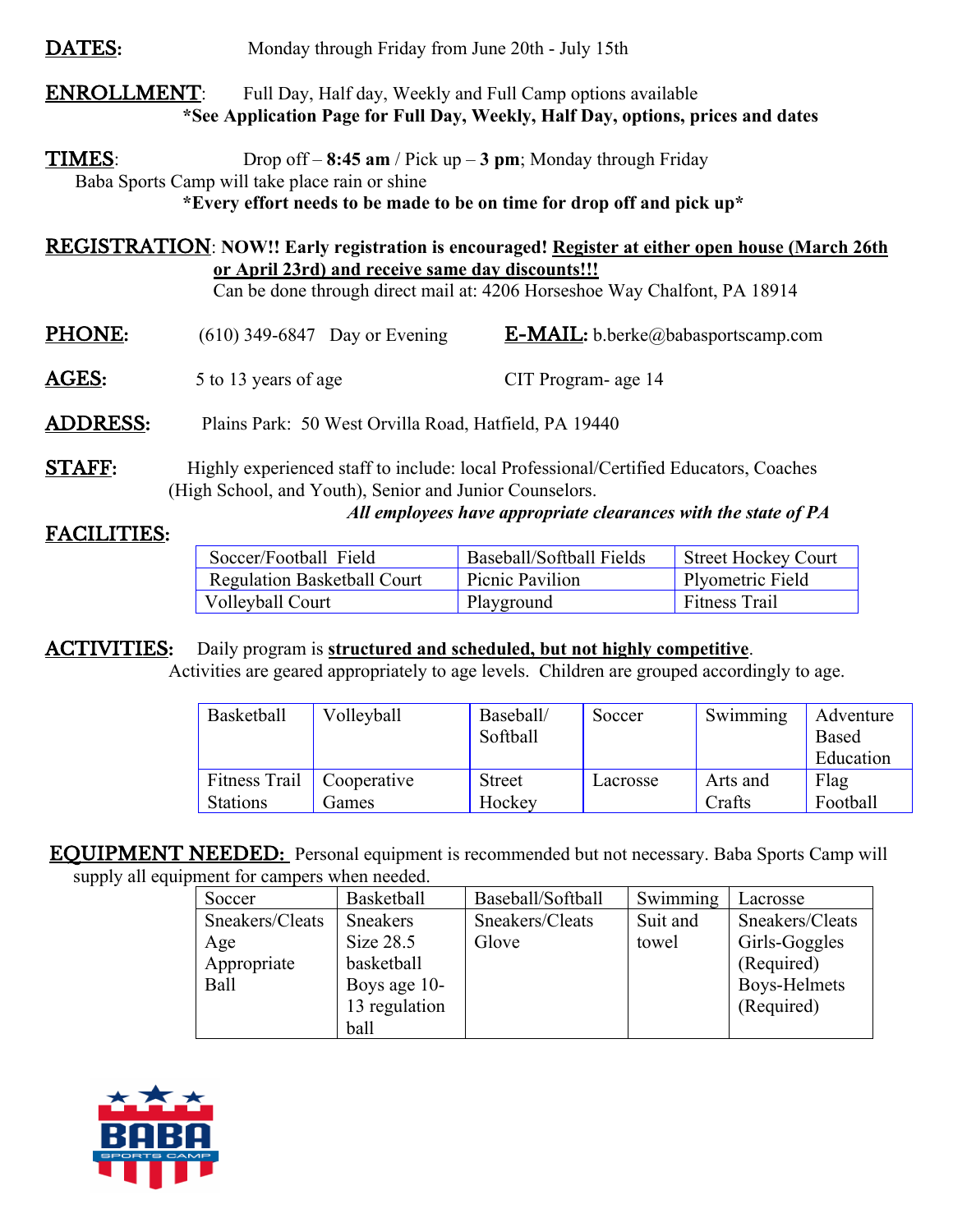## *OPEN HOUSE DATES*

Both open houses will be held at Plains Mennonite Church located on the same grounds as Baba Sports Camp

Saturday, March 26th 10:00 am to 12:00 pm Saturday, April 23rd 10:00 am to 12:00 pm

Baba Sports Camp open houses are a great way to meet the staff, check out the camp, and take advantage of discounts available to you for same day registration.

# *DISCOUNTS FOR 2022*

Register for 10 days of camp and receive 10 % off the total price

(Based off the daily rate of \$60 dollars/day)

ALSO…Receive a \$10 discount for each camper you refer to Baba Sports Camp that registers for camp for the 2022 summer

(Minimum registration of 1 full day/full week)

HURRY TO TAKE ADVANTAGE OF THESE GREAT DISCOUNTS!!!



Baba Sports Camp

 **Tuition Rates for 2022 Full Day Camp (9am-3pm)**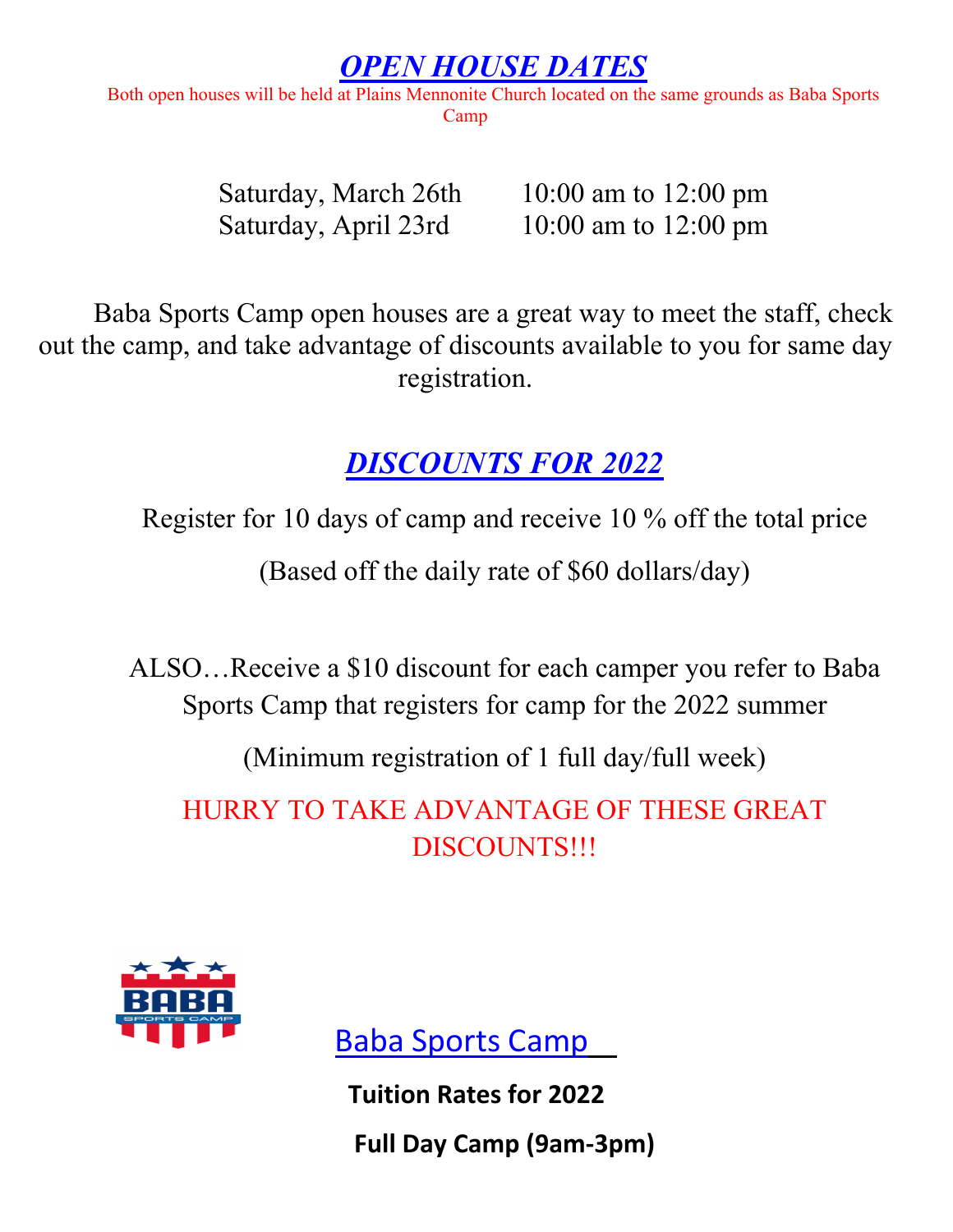| <b>Weekly</b> | <b>Daily</b> |
|---------------|--------------|
| \$270         | \$60         |

## **Half Day Camp (9am-12pm or 12pm-3pm)**

| <b>Weekly</b> | <b>Daily</b> |
|---------------|--------------|
| \$140         | \$35         |

## **Counselor In Training Program (Age 14)**

| <b>Weekly</b> |  |
|---------------|--|
| \$160         |  |

Note: There is a **Non-Refundable** \$100.00 deposit per immediate family due with registration. This deposit is **deducted** from the tuition. **Register at either open house and receive a same day discount of \$10 off your tuition!!!**

#### **PAYMENT**

● \* The non-refundable \$100.00 is due with the initial registration. **Checks made payable to Baba** ● **Sports Camp, Inc.**

● \* For all enrollments- **half** of the balance is due by **Saturday, June 11th. 2022**

● \* **Remaining and ALL balances are due Saturday, June 18th, 2022**

● **\*** Confirmations and camper details will be sent with balances and due dates when registration fee is received.

REGISTRATION AND PAYMENT ONLINE IS PREFERRED

PAYMENTS CAN BE MAILED OR BROUGHT TO THE OPEN HOUSES.

PAYMENTS CAN BE MADE IN CHECK TO BABA SPORTS CAMP, INC.

CREDIT CARD PAYMENTS WILL BE ACCEPTED AT OPEN HOUSES

**EXTENDED HOURS:** 8:00AM-9:00AM AND 3:00PM-4:00PM MONDAY THRU FRIDAY

*SEE ENROLLMENT PAGE IN REGARDS TO EXTENDED CARE RATES AND PAYMENTS*



# Secondary Health Information

\*Answering these questions to the best of your knowledge will enable us to give your child the best care.

• Will your child be taking any medication during camp?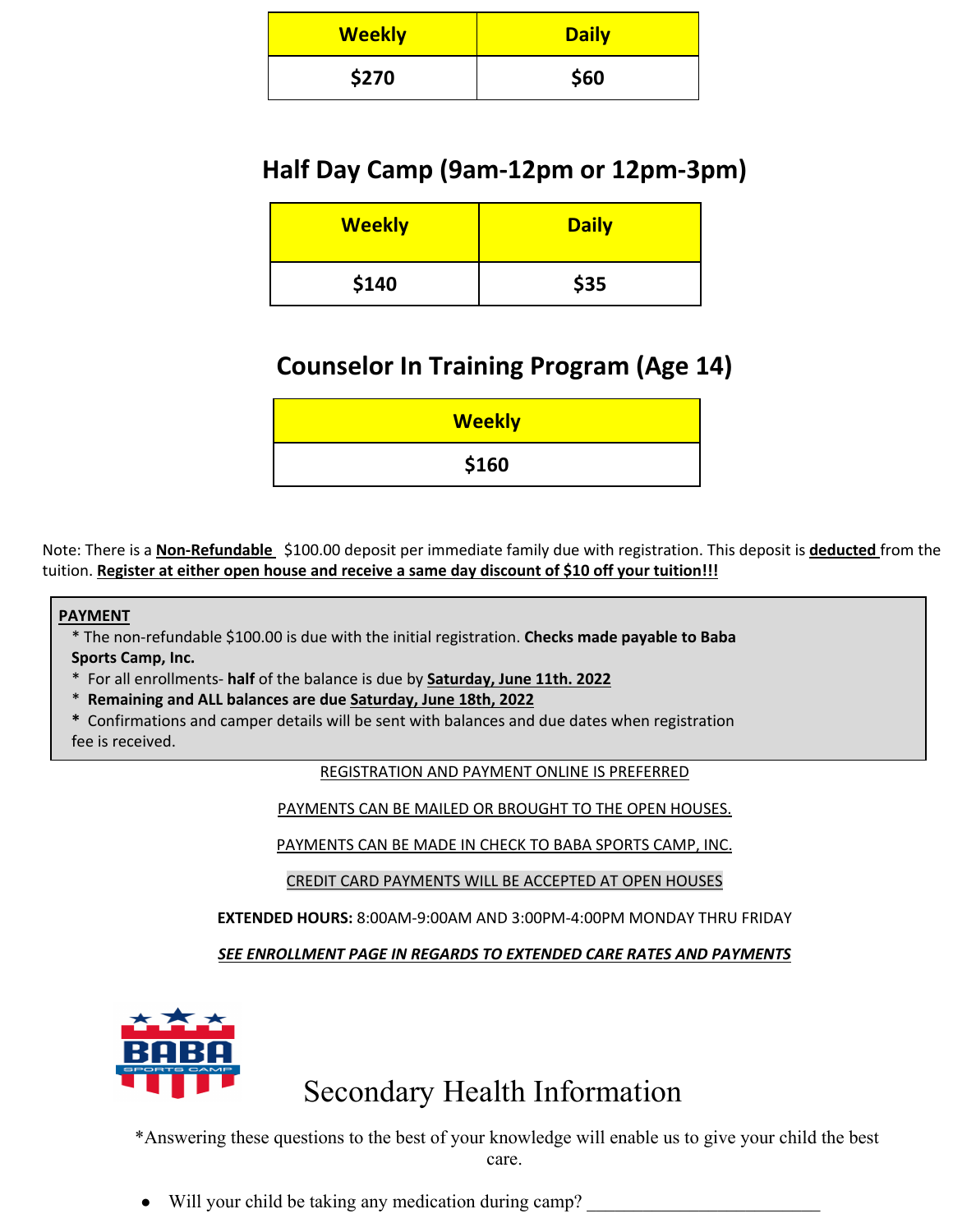*If yes, all medication must be given to a senior Counselor to be held for the duration of the camp.* 

- What medications will they be taking?
- Why are they taking this medication?
- Does your child have any allergies? \_\_\_\_\_\_\_\_\_\_\_\_\_\_\_\_\_\_\_\_\_\_\_\_\_\_\_\_\_\_\_\_\_\_\_\_\_\_\_\_\_\_ Please list
- Does your child have any allergies to medications? Please list
- Does your child have asthma? \_\_\_\_\_\_\_\_\_\_\_\_\_\_ If yes, do they use an inhaler?
- Does the camper have any physical limitations or chronic ailments that we should be aware of?
- Has the camper been identified with any Physical/Cognitive disabilities? Please explain Does the camper require a one to one support staff ? If YES, does the camper have access to this support staff? If you do **NOT** have access please contact Baba Sports Camp directly
- Baba Sports Camp is a highly structured camp that requires children to stay with a group and follow the direction of counselors. Are there any behavioral issues that your child has that might hinder his/her full participation in our camp program?
- Date of last Tetanus shot:
- Please list any additional comments that may be of assistance in helping us care for your child.

The medical information I have provided, to the best of my knowledge, is correct and the person(s) herein described has permission to engage in all prescribed camp activities except if noted. Parent/Guardian Signature \_\_\_\_\_\_\_\_\_\_\_\_\_\_\_\_\_\_\_\_\_\_\_\_\_\_\_\_\_\_\_\_\_\_\_\_\_ Date:\_\_\_\_/\_\_\_\_/\_\_\_\_

My child/children are completely up to date with all their immunizations and physicals.

| Parent/Guardian Signature        | Date: $/$ / |
|----------------------------------|-------------|
| All information is confidential. |             |



# Baba Sports Camp

ENROLLMENT REGULATIONS

- 1. The camp application must be sent with completed health form and appropriate fees.
- 2. The camper and parent(s)/guardian agree to abide by the rules and regulations set forth by Baba Sports Camp.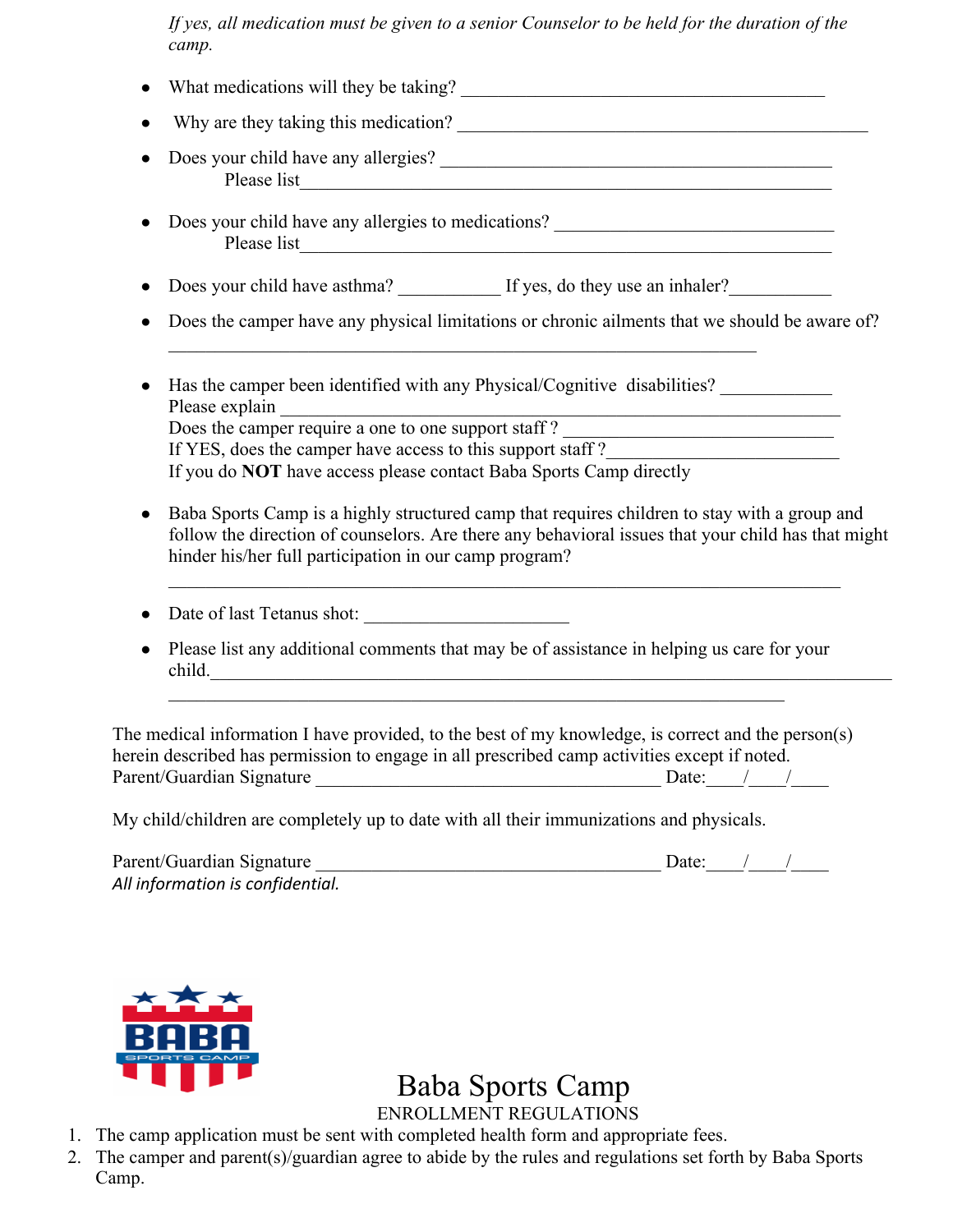- 3. Baba Sports Camp reserves the right to terminate the enrollment of any camper whose physical or mental condition, conduct, influence or behavior is deemed by Baba Sports Camp unsatisfactory or detrimental to the best interest of the camp. Tuition is refunded on a prorated basis.
- 4. A \$25.00 fee is charged on all returned checks.
- 5. The camper must be covered by medical and hospitalization insurance provided by the parent or guardian for the duration of the camp season.
- *6. The parent's signature gives campers permission to participate and be transported by bus to Hatfield Aquatic Center.*
- 7. Parents must ensure that the camper is wearing sneakers and appropriate attire daily, so that he or she can participate fully in the scheduled activities. This is also to prevent injuries that can occur from wearing sandals or flip-flops. Campers must bring a means to stay hydrated each day and sunscreen for those hot and sunny days. **A small healthy snack is also recommended for break time between activity periods and lunch must be brought for full day campers in a cooler with a cold pack.**
- 8. Participation in all activities is essential to your child's optimum camp experience. Our counselors encourage every child to "try" and make attempts at all activities. We will communicate with you, if lack of participation becomes problematic.
- 9. Camp is not responsible for the equipment or personal belongings of campers. Digital devices (I Pods, etc.) cameras, jewelry, listening devices, ARE NOT TO BE BROUGHT TO CAMP.
- 10. *Parent or Guardian gives permission to have photographs/slides taken of campers for use in printed materials (brochures, website, etc.) or other media for promotional purposes only.* YES

\_\_\_\_\_NO

#### **EXTENDED HOURS REGISTRATION & ENROLLMENT** Family Name **EXTENDED HOURS HAS A WEEKLY FLAT RATE PER FAMILY (NOT BY CAMPER) AND IRREGARDLESS OF THE AMOUNT OF DAYS USED.** AM ONLY (\$55 PER WEEK) PM ONLY (\$55 PER WEEK) **The \$55 weekly charge applies to drop off for AM extended from 7:30am to 8:45 am and pick up from 3pm to 4 pm for PM extended** IF USING BOTH AM AND PM EXTENDED CARE ( \$110 PER WEEK) **NOTE: LATE FEE CHARGE (4:01PM-4:15PM)- \$25.00 BEYOND 4:15PM IS \$5.00 FOR EVERY ADDITIONAL 5 MINUTES AND MUST BE PAID THAT DAY USE OF EXTENDED HOURS ON AN EMERGENCY BASIS(1 DAY) MUST BE COMMUNICATED AND RESERVED WITH THE CAMP ADMINISTRATOR 1 DAY PRIOR TO USAGE. AM OR PM FEE - \$10.00 BOTH AM AND PM - \$20.00 MUST BE PAID IN CASH THE DAY OF USAGE. EXTENDED HOURS PAYMENTS ARE DUE BY JUNE 18th, 2022** MY WEEKLY FEE IS  $(AMT. OF WE EKS)$   $X$   $(RATE) =$   $TOTAL$  (CHECKS MADE PAYABLE TO BABA SPORTS CAMP, INC.)

*\*I wish to enroll my child/children for the 2022 camp season. I agree to comply with all of the terms of enrollment stated above.\**

Parent or Guardian's Signature:\_\_\_\_\_\_\_\_\_\_\_\_\_\_\_\_\_\_\_\_\_\_\_\_\_\_\_\_\_\_\_Date:\_\_\_\_\_\_\_\_\_\_\_\_\_\_\_\_\_\_\_\_\_\_\_\_\_\_\_





Baba Sports Camp

Code of Conduct

I hereby pledge to be positive about my Baba Sports Camp experience and accept responsibility for my participation by following this Baba Sports Camp Code of Ethics Pledge.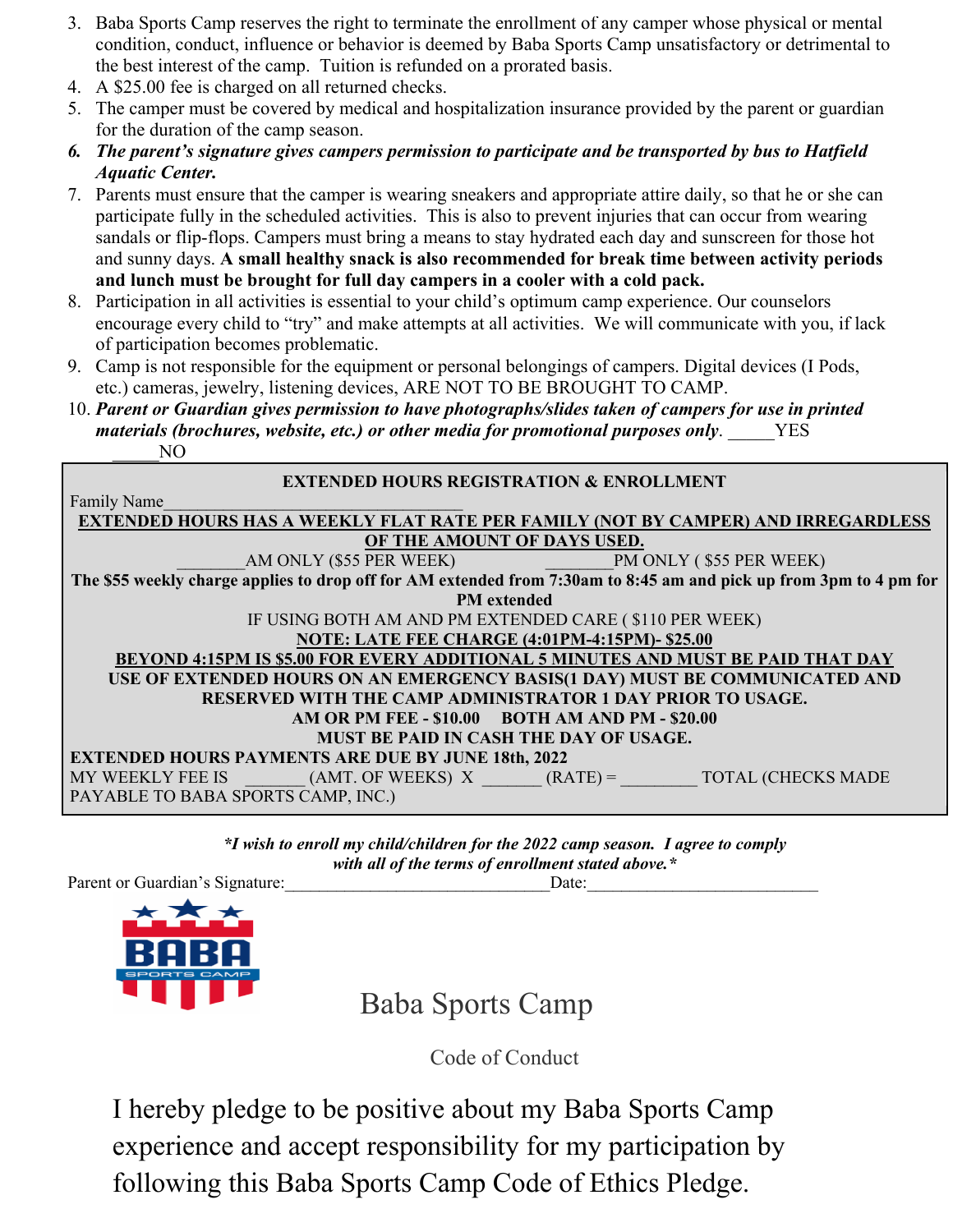1. Have fun!

2. Be a good sport (win or lose); be honest, fair and always show good sportsmanship to all players and coaches.

3. Learn the value of hard work by always giving my best effort during all drills and activities.

4. Show courtesy and respect to other campers by always providing positive feedback before, during, and after drills and activities.

5. Show courtesy and respect to all coaches by always listening to coaches before, during, and after all drills and activities.

6. Learn the value of helping others by demonstrating the following:

- a. Helping fellow camp members in drills and activities when asked
- b. Helping coaches in the setup and breakdown of drills and activities when asked

7. I will not engage in unsportsmanlike conduct before, during, or after any drills or activities.

By signing here, I, the undersigned parent(s) or legal guardian(s), hereby give my pledge that I will ensure that my player follows the aforementioned Code of Conduct.

| Camper's Signature          | Date |
|-----------------------------|------|
| Parent/Guardian's Signature | Date |



## BABA SPORTS CAMP APPLICATION - 2022

## **1. Background Information**

| <b>Family Last Name:</b> |     |                      |
|--------------------------|-----|----------------------|
| Camper First Name(s)     | Age | Grade Last completed |
|                          | Age | Grade Last Completed |
|                          | Age | Grade Last Completed |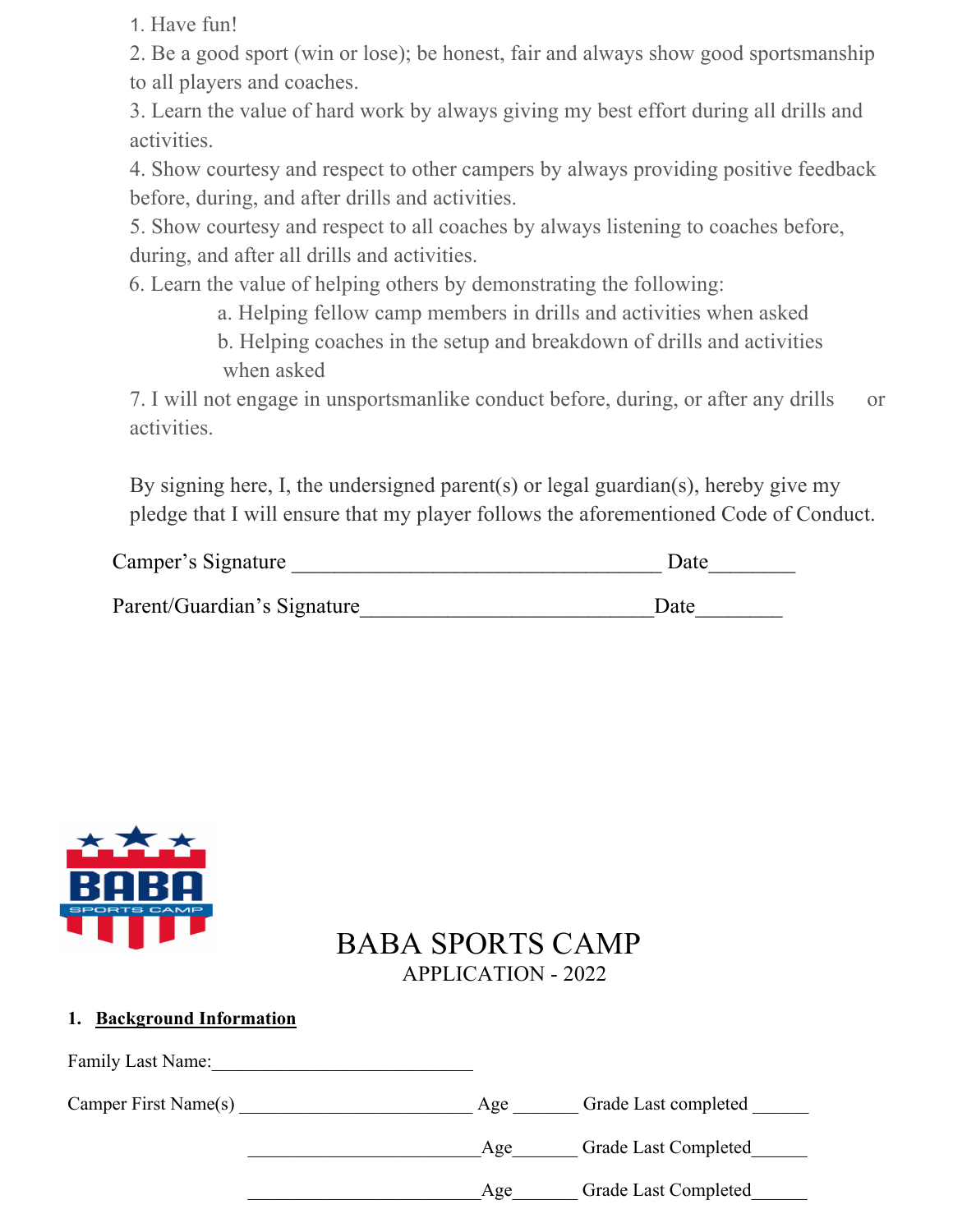|                                                                                                                                                                                                                                                                                                                                                                                                                                                                       | ** All Campers must be between ages 5 and 13 years old as of August 1, 2022** |                        |        |  |
|-----------------------------------------------------------------------------------------------------------------------------------------------------------------------------------------------------------------------------------------------------------------------------------------------------------------------------------------------------------------------------------------------------------------------------------------------------------------------|-------------------------------------------------------------------------------|------------------------|--------|--|
| Address                                                                                                                                                                                                                                                                                                                                                                                                                                                               |                                                                               |                        |        |  |
| Name of<br>Parent/Guardian                                                                                                                                                                                                                                                                                                                                                                                                                                            |                                                                               |                        |        |  |
| Phone (Home) (Work) (Cell)<br>(Work) (Cell)                                                                                                                                                                                                                                                                                                                                                                                                                           |                                                                               |                        |        |  |
|                                                                                                                                                                                                                                                                                                                                                                                                                                                                       |                                                                               |                        |        |  |
| 2. Emergency Contact Information: List other contacts besides Parents/guardians                                                                                                                                                                                                                                                                                                                                                                                       |                                                                               |                        |        |  |
|                                                                                                                                                                                                                                                                                                                                                                                                                                                                       |                                                                               |                        |        |  |
| Phone                                                                                                                                                                                                                                                                                                                                                                                                                                                                 |                                                                               |                        |        |  |
|                                                                                                                                                                                                                                                                                                                                                                                                                                                                       |                                                                               |                        |        |  |
| Phone                                                                                                                                                                                                                                                                                                                                                                                                                                                                 | Contact: Relationship: Relationship:                                          |                        |        |  |
|                                                                                                                                                                                                                                                                                                                                                                                                                                                                       |                                                                               |                        |        |  |
| Family Health Information:                                                                                                                                                                                                                                                                                                                                                                                                                                            |                                                                               |                        |        |  |
|                                                                                                                                                                                                                                                                                                                                                                                                                                                                       |                                                                               |                        | Phone: |  |
|                                                                                                                                                                                                                                                                                                                                                                                                                                                                       | Family Dentist: Phone: Phone: Phone:                                          |                        |        |  |
| 3. Insurance Coverage<br>I/We the parent(s) or guardian(s) of the enrolling camper, certify that the camper is covered by adequate<br>medical/hospitalization insurance for the duration of the camp season. I/We understand that, therefore, the<br>cost of medical services due to any injuries sustained by the camper will be the financial responsibility of the<br>parent or guardian. The camper enrolled is covered by the following medical/hospitalization. |                                                                               |                        |        |  |
|                                                                                                                                                                                                                                                                                                                                                                                                                                                                       |                                                                               |                        |        |  |
|                                                                                                                                                                                                                                                                                                                                                                                                                                                                       |                                                                               |                        |        |  |
|                                                                                                                                                                                                                                                                                                                                                                                                                                                                       |                                                                               |                        |        |  |
| <b>Camp Information</b><br>4.                                                                                                                                                                                                                                                                                                                                                                                                                                         |                                                                               |                        |        |  |
|                                                                                                                                                                                                                                                                                                                                                                                                                                                                       |                                                                               | <b>Camp Activities</b> |        |  |
|                                                                                                                                                                                                                                                                                                                                                                                                                                                                       | Basketball Volleyball Baseball/Softball Street Hockey Swimming Flag           |                        |        |  |

| Basketball | Vollevball | Baseball/Softball | <b>Street Hockey</b> | Swimming | Flag     |
|------------|------------|-------------------|----------------------|----------|----------|
|            |            |                   |                      |          | Football |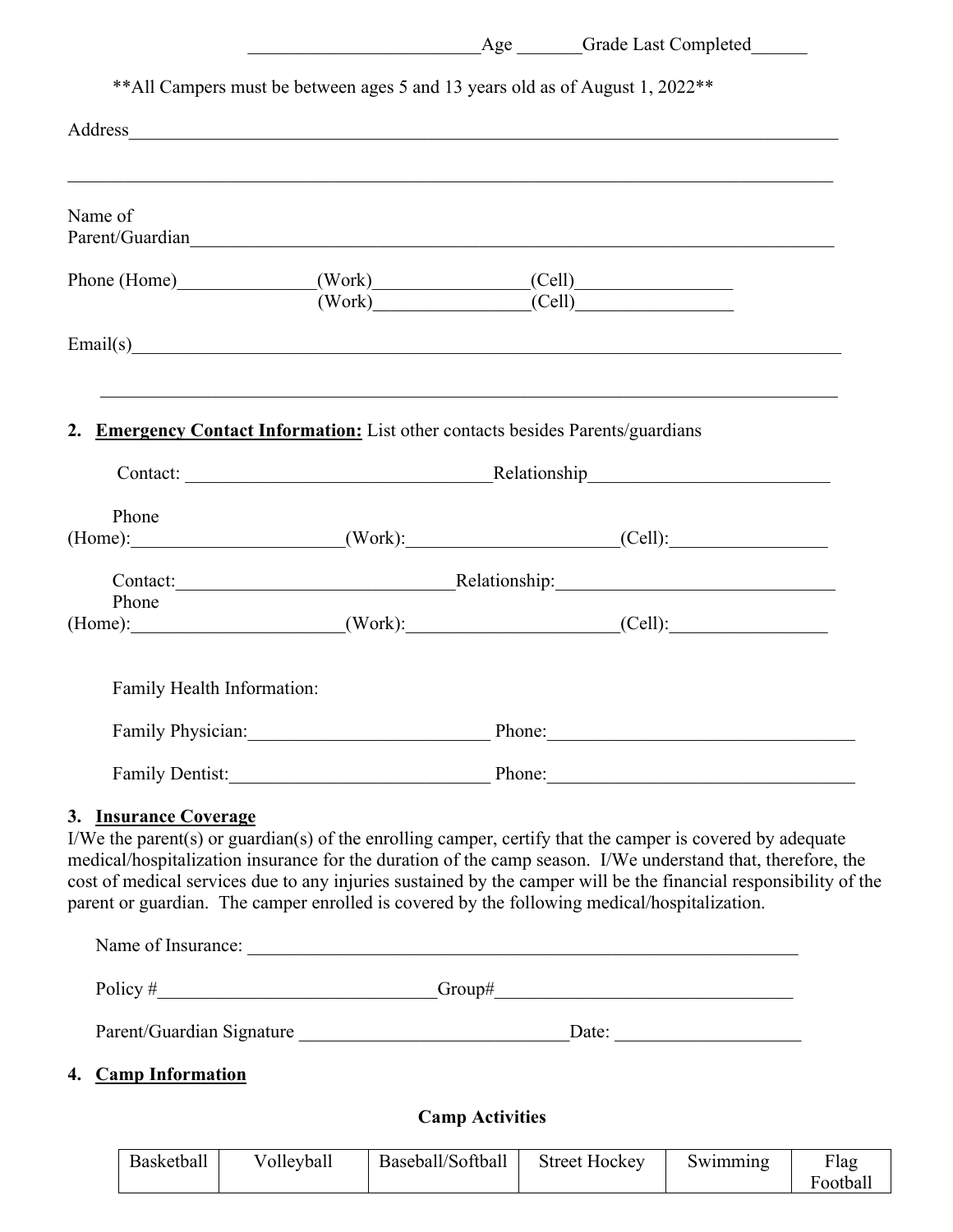| Soccer | Fitness Trail   | Cooperative | Arts and crafts | Lacrosse | Adventure |
|--------|-----------------|-------------|-----------------|----------|-----------|
|        | <b>Stations</b> | tames       |                 |          | Based     |
|        |                 |             |                 |          | Education |

**Duration and Time- Circle week(s) attending**

1. Weeks-6/20-6/24, 6/27-7/1

7/5-7/8, 7/11-7/15

2. Monday-Friday 8:45 am- 3 pm- Full Day 8:45 am- 12 pm- Half Day 12 pm-3 pm - Half Day

#### **Daily/Weekly Price - Based on Full Day**

| $\cdot$ $\cdot$<br>$D$ aily | Weekly                                                                   |
|-----------------------------|--------------------------------------------------------------------------|
| مہ<br>$\triangle$<br>200    | $\cap$<br>ጣ<br>◡<br>$\overline{\phantom{0}}$<br>$\overline{\phantom{0}}$ |

\*\*All prices based on a single camper\*\*

\*\* See Camp Tuition Page Half Day Prices\*\*

Payment can be made by cash or check--- made payable to Baba Sports Camp,Inc.

#### **I fully understand the payment policy of this Sports Camp and I will ensure that it is paid in full by June 18th, 2022.**

Parent/Guardian's Name

(please print)

Parent/Guardian's Signature



## **Baba Sports Camp Summer 2022**

| <b>Monday</b>                | Tuesday                       | Wednesday                        | <b>Thursday</b>                | <b>Friday</b>                |
|------------------------------|-------------------------------|----------------------------------|--------------------------------|------------------------------|
| Volleyball/Soccer            | Basketball/Baseball/Softball  | <b>Sport Games/Fitness Trail</b> | Basketball/Baseball/Softball   | <b>Volleyball/Soccer</b>     |
| 8:45-9:00-Arrival/Attendance | 8:45-9:00- Arrival/Attendance | $8:45-9:00$ - Arrival/Attendance | $8:45-9:00-Arrival/Attendance$ | 8:45-9:00-Arrival/Attendance |
| $9:00-9:30-$                 | $9:00-9:30-$                  | $9:00-9:30-$                     | $9:00-9:30-$                   | $9:00-9:30-$                 |
| Warmup/Plyometrics/Agilities | Warmup/Plyometrics/Agilities  | Warmup/Plyometrics/Agilities     | Warmup/Plyometrics/Agilities   | Warmup/Plyometrics/Agilities |
| 9:30-10:30- Sport Skill      | 9:30-10:30- Sport Skill       | 9:30-10:30- Sport Games          | 9:30-10:30- Sport Skill        | 9:30-10:30- Sport Skill      |
| Work/Games                   | Work/Games                    | (Lacrosse, Floor Hockey, Flag    | Work/Games                     | Work/Games                   |
| $10:30-10:45-Break$          | 10:30-10:45-Break             | Football, Etc)                   | $10:30-10:45-Break$            | $10:30-10:45-Break$          |
| 10:45-11:45- Sport Skill     | 10:45-11:45- Sport Skill      | $10:30-10:45-Brack$              | 10:45-11:45- Sport Skill       | 10:45-11:45- Sport Skill     |
| Work/Games                   | Work/Games                    | 10:45-11:15- Fitness Trail       | Work/Games                     | Work/Games                   |
| 11:45-12:00- Cognitive       | 11:45-12:00- Cognitive        | $11:15-12:00$ Cooperative        | 11:45-12:00- Cognitive         | $11:45-12:00$ -Cognitive     |
| Learning                     | Learning                      | Games                            | Learning                       | Learning                     |
| 12:00-12:30-Lunch            | 12:00-12:30-Lunch             | 12:00-12:30-Lunch                | 12:00-12:30-Lunch              | 12:00-12:30-Lunch            |